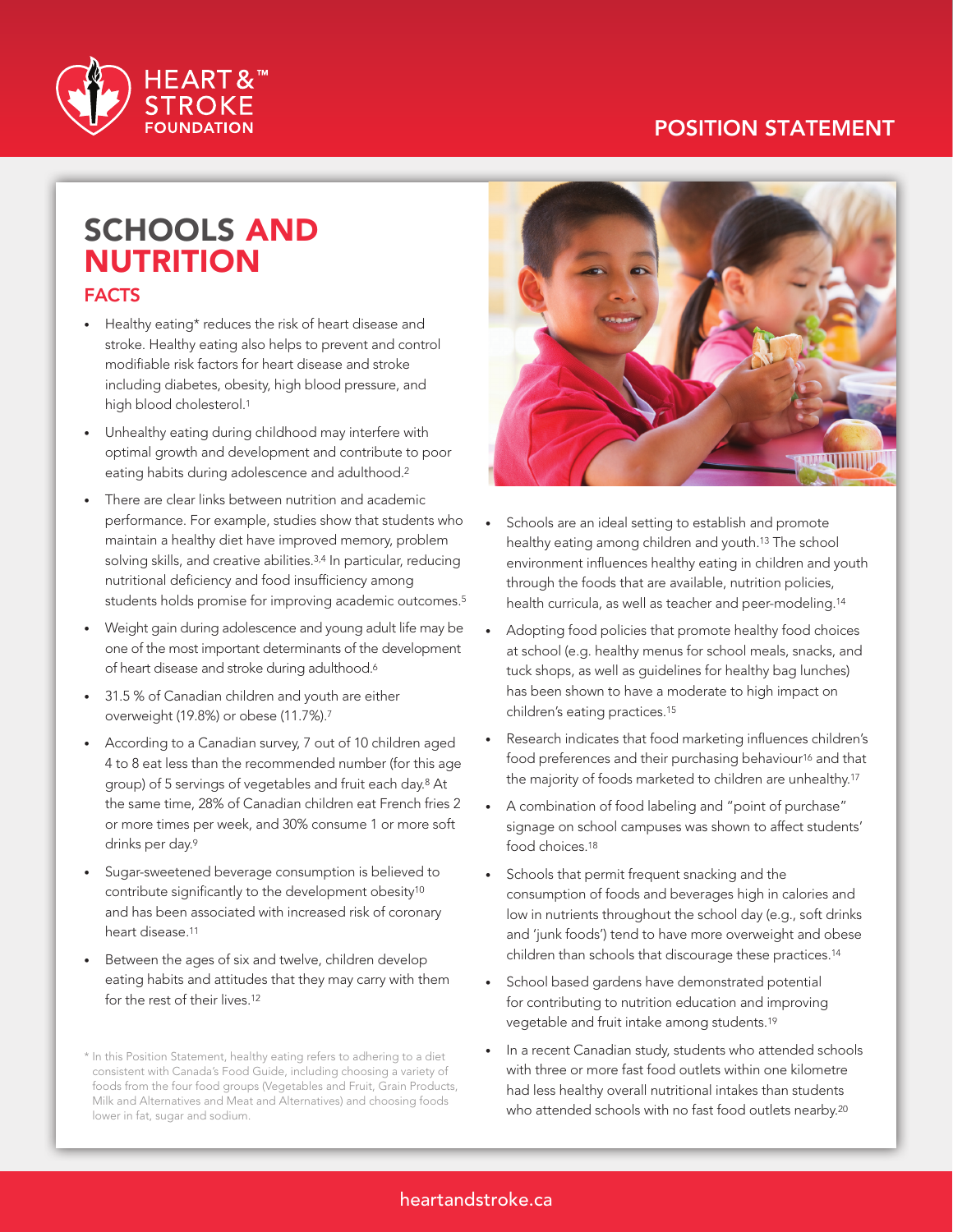

Make healthy food (particularly fruit and vegetables) readily available. This can be accomplished, for example, through supporting and participating in programs that help bring healthy food to schools (e.g., Farm to Cafeteria Canada's *Farm to Schools* <sup>22</sup> program, *FoodShare* 23, and *Breakfast Club of Canada* 24) and the

establishment of school community gardens. • Use healthy foods and beverages or non-food alternatives for school fundraising efforts.

3. Restrict the marketing of unhealthy food and beverages on

1. Establish urban zoning by-laws and policies designed to limit the proliferation of fast food outlets and to increase access to establishments selling healthy and affordable

2. Provide resources and support for the establishment of

#### **RECOMMENDATIONS**

The Heart and Stroke Foundation recommends that:

#### CANADIAN PARENTS, GUARDIANS AND **TEACHERS**

- 1. Model healthy eating for students by consuming a healthy, balanced diet that includes foods from the four food groups in *Canada's Food Guide*.21
- 2. Encourage and support schools to implement nutrition policies and nutrition-related education for children and youth.
- 3. Encourage municipalities to improve access to healthy food near schools (in particular, fruits and vegetables) while decreasing access to unhealthy choices† through the establishment of appropriate zoning by-laws and other applicable policies.

#### PROVINCIAL/TERRITORIAL GOVERNMENTS AND SCHOOL BOARDS

- 1. Introduce programs into the school curriculum that:
	- Teach students about a healthy, balanced diet including healthy bag lunches and snacks.
	- Teach students the facts about nutrition and healthy eating and how to understand nutritional information (e.g., how to read and understand Canada's Nutrition Facts table).
	- Help students to develop meal planning and food preparation skills.
- 2. Develop, implement and monitor school food policies that increase access to affordable healthy food and beverages while decreasing access to unhealthy choices. For example:
	- Introduce nutrition standards for food and beverages provided at school venues such as cafeterias and vending machines.
	- • Offer guidance to parents and students on healthy bag lunch and snack options.

school and community gardens. RESEARCHERS 1. Expand on intervention research that evaluates the most

school property.

food in school vicinities.

MUNICIPAL GOVERNMENTS

- effective school-related nutrition programs and policies, as well as the factors in school environments that contribute to poor nutrition. Examine not only programs and policies, but also the processes by which they are developed and implemented in school settings.
- 2. Conduct further research on the relationship between school neighbourhood characteristics (e.g., the presence of fast-food restaurants, convenience stores, community gardens, grocery stores etc.) and children's nutrition.

#### FOOD INDUSTRY

- 1. Eliminate the marketing of unhealthy foods and beverages to children in schools and when sponsoring student-related events.
- 2. Improve the nutritional quality of foods and beverages that are available in school environments and provide appropriate portion sizes. Remove unhealthy food and beverages from school vending machines and cafeterias.

<sup>†</sup> In this Position Statement, 'unhealthy choices' and 'unhealthy food and beverages' refer to foods/beverages that are energy dense and nutrient poor, and those that are high in calories, unhealthy fat, sugar, and sodium.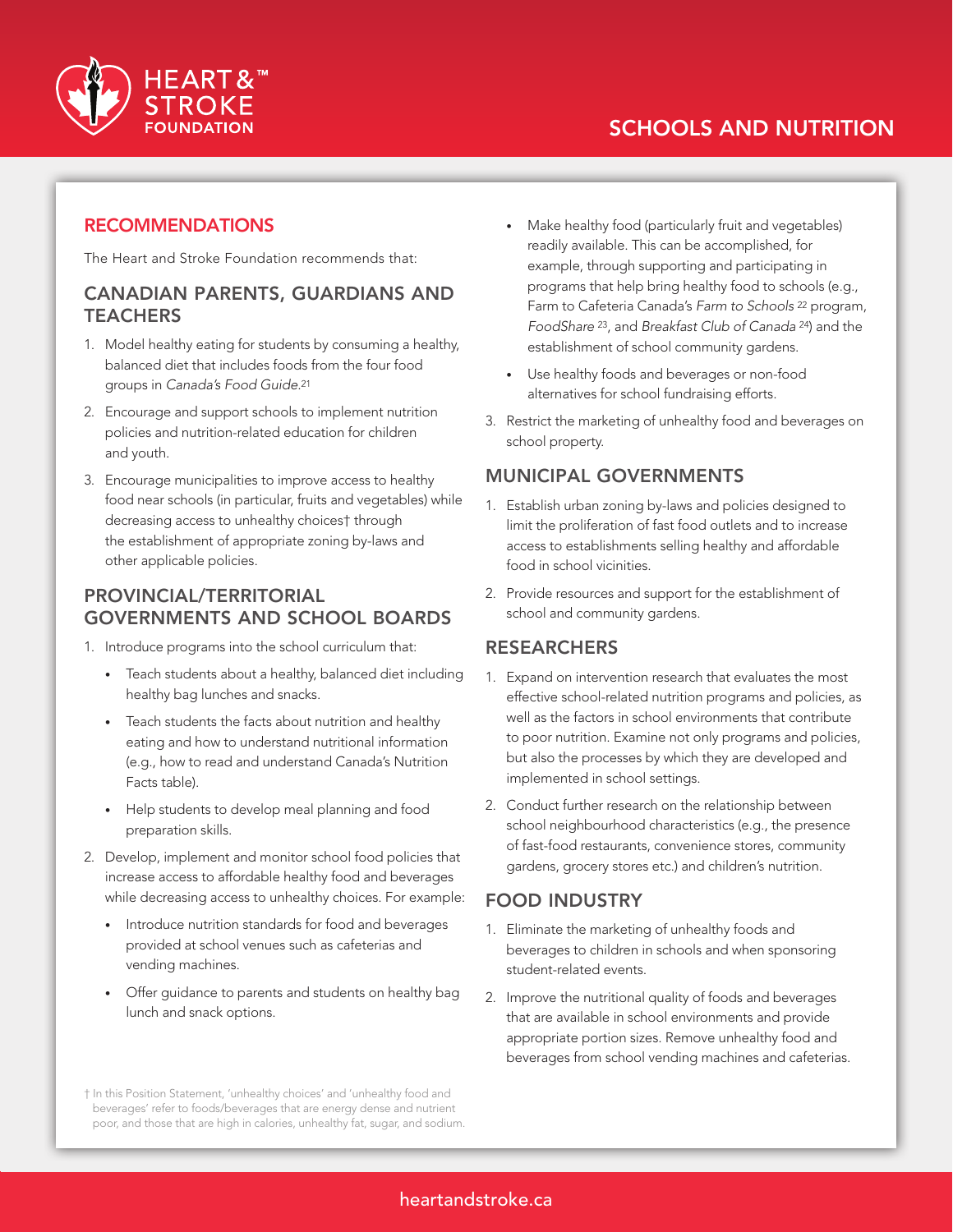

#### BACKGROUND INFORMATION

Many Canadian children and youth have poor nutritional habits.25, 9 This puts them at increased risk for conditions such as cardiovascular disease, obesity, and diabetes, and potentially compromises their quality of life.<sup>1</sup> Given that children and youth spend a significant part of their day at school, there are many opportunities for schools to improve health outcomes for students. In addition, the well-established links between nutrition and academic performance3-5 make it clear that improved nutrition at school has the potential to positively influence not only health, but academic outcomes as well.

Accordingly, the Heart and Stroke Foundation (HSF) is committed to playing a leadership role in the promotion of healthy eating for students. For example, for the past four years the HSF has supported *FoodShare* 23, which strives to improve access to healthy food in Ontario's schools and to integrate nutrition education into the Ontario school curriculum. In addition, the HSF engages in partnerships, such as Manitoba's *Kids in the Kitchen*, which is an afterschool program designed to teach children about nutrition and how to prepare healthy meals. Finally, the HSF provides a number of resources (tips on healthy eating, recipes, the *Fuel for Fun* kids' cookbook, and the *Heart Smart Families*  newsletter) concerning children and healthy eating on our website, www.heartandstroke.ca.

Schools can promote healthy eating as part of a *Comprehensive School Health* (CSH) approach.26 Briefly, CSH is an internationally recognized framework for supporting improvements in students' educational outcomes, while addressing school health in a planned, integrated and holistic way. Comprehensive School Health considers health promotion at school as taking place within all of the 4 following categories: 1) teaching and learning; 2) social and physical environments; 3) healthy school policy; and 4) partnerships and services.27 Within these categories, schools can implement a variety of specific measures to help children improve their nutrition and levels of physical activity. Recognizing that the needs of children and youth can vary based on a number of factors including geography and socioeconomic status, these measures can be tailored to the needs of individual school communities.

The *Alberta Project Promoting Active Living and Healthy Eating* (APPLE)28 schools program, for example, has achieved considerable success in improving school nutrition at participating schools through the implementation of a CSHbased approach. While specific initiatives vary from school to school, examples include the assignment of a designated School Health Facilitator in each school, the implementation of school nutrition policies, and the establishment of school community gardens. Two years after the implementation of the APPLE program, students in APPLE schools had significantly higher intakes of fruits and vegetables and better overall diet quality than they had previously.<sup>29</sup>

Schools can support a healthy, balanced diet for students by improving both food literacy and access to appropriate food choices. Food literacy can be addressed, for example, through dedicated classes that teach students about food preparation and the importance of healthy eating. Providing instruction in food preparation and healthy modes of cooking can influence children and youth and help them develop skills to support healthy eating throughout their lives.<sup>30</sup>

In addition to increasing students' knowledge about nutrition, increasing access to healthy foods such as fruit and vegetables, and limiting access to unhealthy food is also extremely important in supporting school nutrition. This can be accomplished, for example, by introducing nutrition standards for foods provided in cafeterias, vending machines, and at school special events. Some measures that schools can take in terms of increasing access to healthy foods include establishing school based gardens and participating in programs that help bring healthy food to schools (e.g., Farm to Cafeteria Canada's *Farm to Schools* 22 program, *FoodShare* 23, and *Breakfast Club of Canada* 24). These initiatives can also incorporate education about nutrition and food preparation. As well, given the relationship between food marketing and nutrition choices among students, it is also important to eliminate the marketing of unhealthy foods and beverages on school campuses.

Finally, the selection of food that is available in school neighbourhoods has the potential to affect nutrition for children and youth. A recent Canadian study indicated that students who attended schools with three or more fast food outlets within one kilometer had less healthy nutritional intakes than students who attended schools with no fast food outlets nearby.20 Municipalities would be advised, therefore, to give consideration to policies (e.g., by-laws, zoning restrictions, etc.) that limit the proliferation of venues